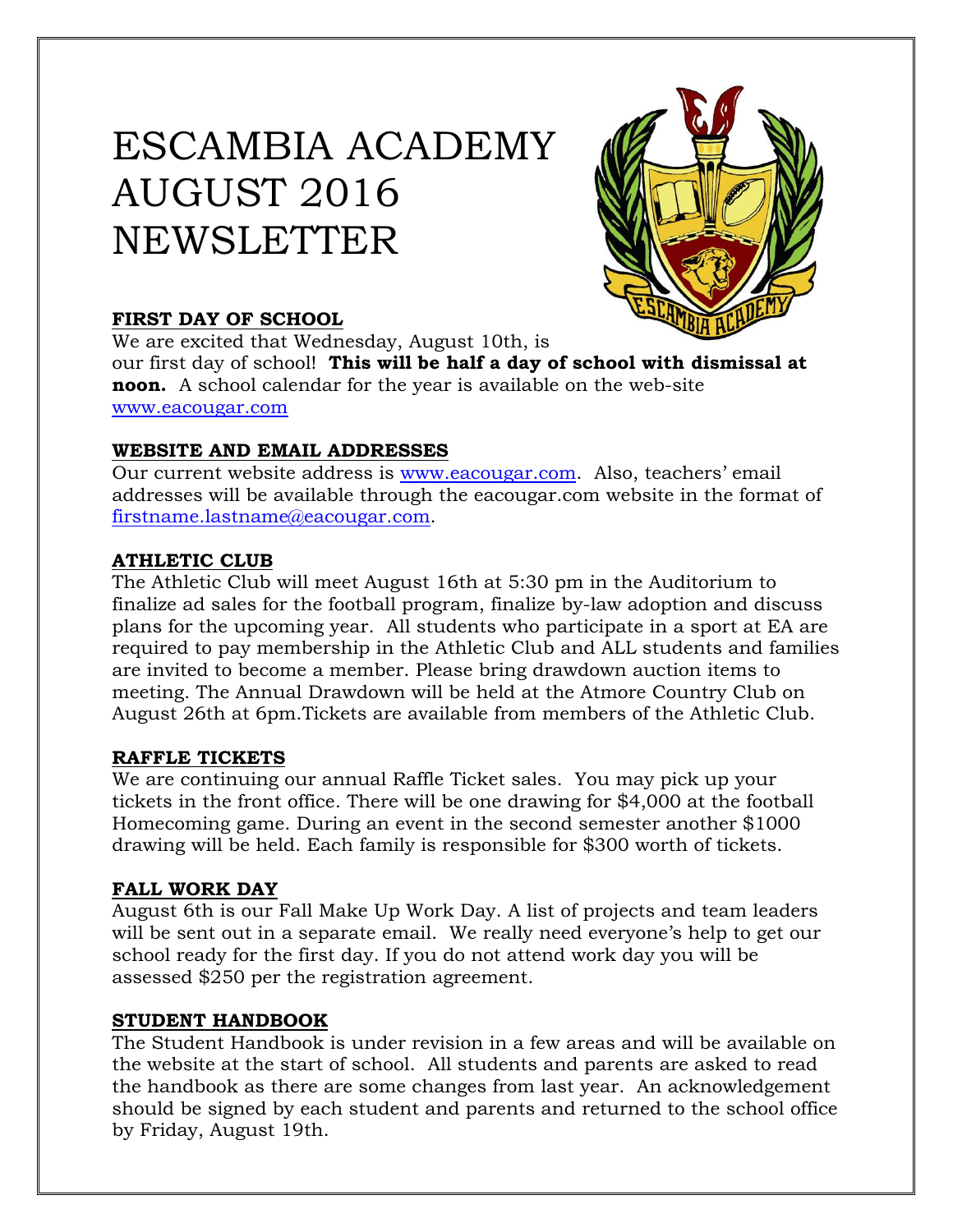## **MEET THE COUGARS NIGHT**

Come to the football field on Friday, August 12th, for our Annual Meet the Cougars at 6:00pm. We encourage **ALL** of our EA family to attend as this event is for our entire school and not only athletics. Presold BBQ sandwich plates will be avaliable at the event by calling, texting, or emailing Coach Fountain  $(251-359-1267)$  or [hugh.fountain@eacougar.com](mailto:hugh.fountain@eacougar.com) ).

#### **NEW TEACHERS**

We are excited to welcome new teachers to our EA family: Band Director: John Bell

# **Band**

Band Camp: Wednesday-Friday, August 3-5 from 8:30am until 4:30pm

# **LUNCHROOM**

We will continue to offer Convenience Lunches and Salad Bar in our lunchroom. The same procedure will be followed each two weeks for your order to be placed and payment made. This allows our vendors time to plan their meals and delivery. Remember—you must complete the order form with payment by the deadline so that the correct number of lunches can be ordered. Please plan accordingly: there will be no refunds issued if a meal is missed, i.e., absence from school, field trip, sports event, etc.

In preparation for the convenience lunches each student will need to bring his/her lunch through August 22nd. BBQ sandwich plate may be purchased for student's lunch on Friday, August 12th by contacting Coach Fountain.

#### **CHAPEL**

Chapel Services will be held each Wednesday for Elementary, Middle and High School students. All students should wear their dress uniforms to chapel services. There will be other times throughout the year when dress uniforms are required. Please refer to your Student Handbook for more information.

# **AFTER SCHOOL CARE PROGRAM**

Our After School Care Program is continuing this year. The hours are 3pm - 5:30 pm. The children will be in the elementary building. A new fee schedule has been developed to offer these services for students in K4-5<sup>th</sup> grade: 1<sup>st</sup> child: \$15/week; 2nd child: \$10/week; 3rd child: \$5/week; 4th child: no charge. Payment is due at the beginning of each week-it is not billed on the monthly statement. This charge will be applicable if the program is used for one day or all five days of the week. All children must be picked up by 5:30pm to prevent incurring further charges. The After School Care Program will start on Monday, August 15th. Registration/information forms are available at the office and on the website.